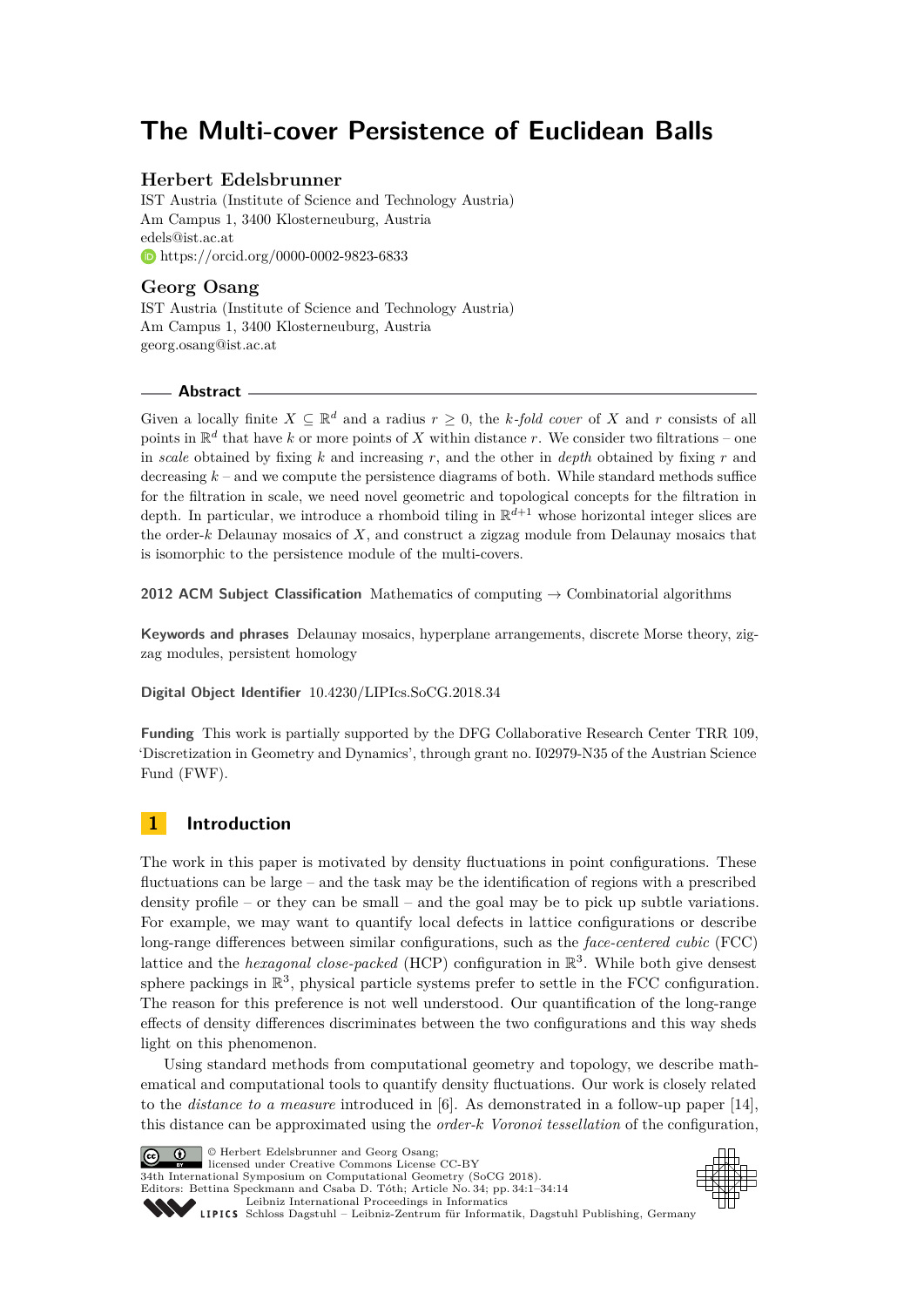### **34:2 The Multi-cover Persistence of Euclidean Balls**

a concept introduced in the early days of computational geometry [\[20\]](#page-13-3), but see also [\[11,](#page-13-4) [16\]](#page-13-5). Order-*k* Voronoi tessellations are also at the core of our work:

**1.** Given a locally finite set  $X \subseteq \mathbb{R}^d$ , we introduce a rhomboid tiling in  $\mathbb{R}^{d+1}$  whose horizontal slices at integer depths are the geometric duals of the order-*k* Voronoi tessellations.

We call these duals the *order-k Delaunay mosaics* of *X*. The tiling clarifies the structure of individual mosaics and the relationship between them. Restricting the order-*k* Voronoi tessellation to the *k*-fold cover of the balls with radius  $r \geq 0$  centered at the points in X, we get a subcomplex of the order-*k* Delaunay mosaic; see [\[15\]](#page-13-6) for the introduction of this concept for statistical purposes in two dimensions. Our second result makes use of the family of such subcomplexes obtained by varying the scale:

**2.** Fixing *k* and varying *r*, we compute the persistence diagram of the density fluctuations from the filtration of order-*k* Delaunay mosaics of *X*.

The ingredients for our second result are standard, but to get the actual results, we needed an implementation of the order-*k* Delaunay mosaic algorithm, which we developed based on the rhomboid tiling. In contrast to [\[2,](#page-13-7) [19\]](#page-13-8), this gives a simple implementation, which we will describe elsewhere. Using this software in  $\mathbb{R}^3$ , we find that the FCC and the HCP configurations have the same persistence diagram for  $k = 1, 2, 3$  but different persistence diagrams for  $k = 4, 5$ . Our third result is an algorithm for the persistence of the multi-covers obtained by varying the depth:

**3.** Fixing *r* and varying *k*, we compute the persistence diagram of the filtration of multi-covers from the rhomboid tiling of *X*.

Several innovative adaptations of the standard approach to persistence are needed to get our third result. The main challenge is the combinatorial difference of the Delaunay mosaics from one value of *k* to the next. Here we use the rhomboid tiling to establish a zigzag module whose persistence diagram is the same as that of the filtration of multi-covers. We get the persistence diagram using the algorithm in [\[4,](#page-13-9) [5\]](#page-13-10). Our work is also related to the study of multi-covers based on Čech complexes in [\[21\]](#page-13-11). While the relation between the different Čech complexes is simpler than that between the Delaunay mosaics, their explosive growth for increasing radius leads to algorithms with prohibitively long running time.

**Outline.** Section [2](#page-1-0) describes the rhomboid tiling in  $\mathbb{R}^{d+1}$  that encodes the Delaunay mosaics of all orders of a locally finite set in R *d* . Section [3](#page-5-0) relates the *k*-fold covers with the order-*k* Delaunay mosaics and introduces radius functions on the rhomboid tiling and the mosaics. Section [4](#page-8-0) introduces slices of a tiling at half-integer depths and explains how they are used to compute the persistence diagram in depth. Section [5](#page-12-0) concludes the paper.

### <span id="page-1-0"></span>**2 Rhomboid tiling**

Given a locally finite set in  $\mathbb{R}^d$ , we are interested in the collection of Delaunay mosaics of all orders. Assuming the set is in general position, there exists a rhomboid tiling in  $\mathbb{R}^{d+1}$ such that the Delaunay mosaics are horizontal slices of the tiling. This section introduces the tiling and proves the relation to Delaunay mosaics.

**Rhomboid tiling.** Let  $X \subseteq \mathbb{R}^d$  be locally finite and in general position. Every  $(d-1)$ dimensional sphere, *S*, in R *<sup>d</sup>* partitions *X* into the points *inside*, *on*, and *outside S*. We call this the *ordered three-partition* of *X* defined by *S*, and denote it as  $X = \text{In}(S) \cup \text{On}(S) \cup \text{Out}(S)$ .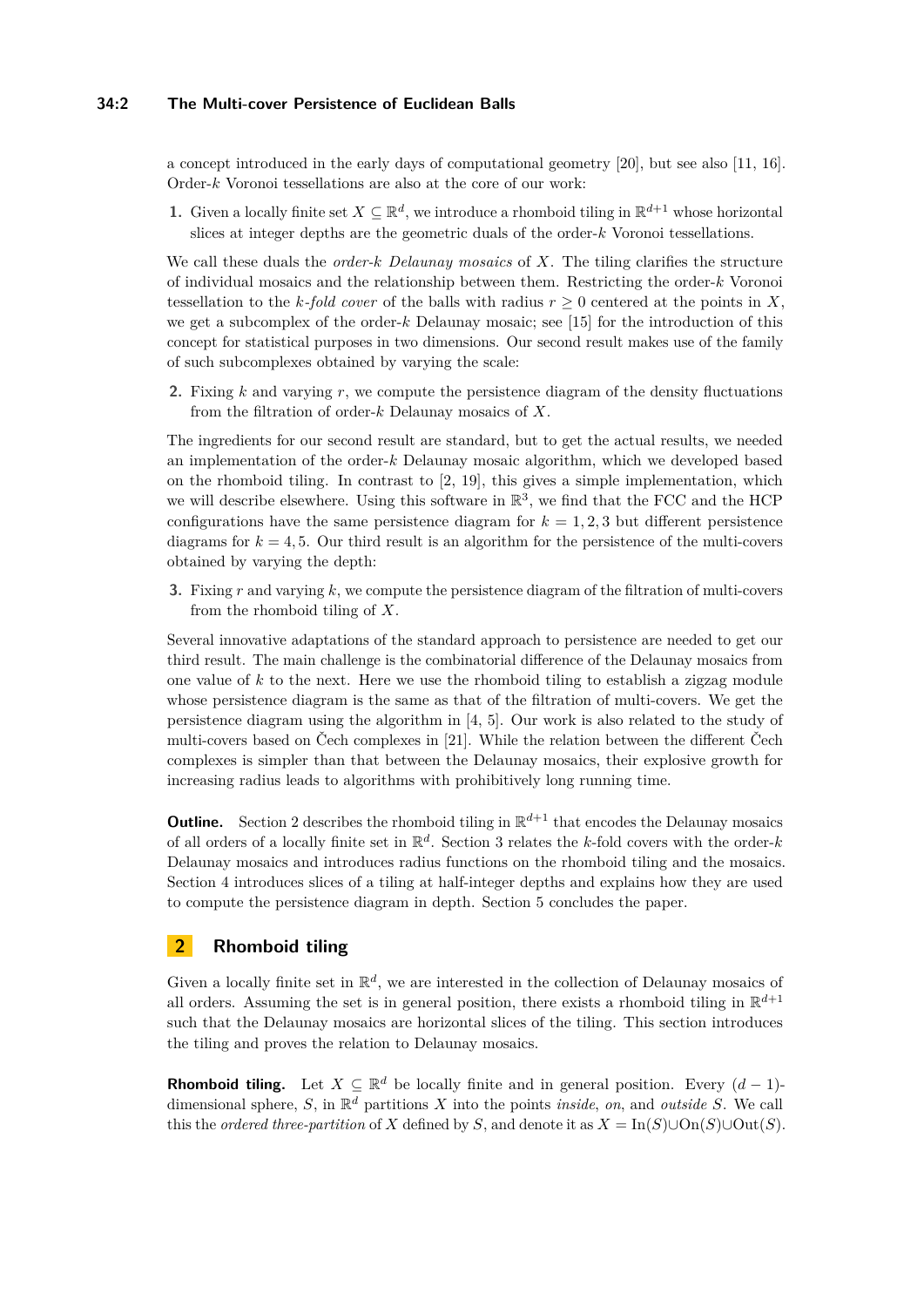<span id="page-2-0"></span>

**Figure 1** The rhomboid tiling of 5 points on the real line. For example, the upper left 2dimensional rhomboid defined by  $(\emptyset, \{A, B\}, \{C, D, E\})$  is the convex hull of the points  $y_{\emptyset}, y_A, y_B$ , and  $y_{\{A,B\}}$ . The horizontal line at depth *k* intersects the tiling in a geometric realization of the order-*k* Delaunay mosaic of the 5 points.

By assumption of general position, we have  $0 \leq |On(S)| \leq d+1$ , but there are no a priori upper bounds on the sizes of the other two sets.

We map each ordered three-partition defined by a  $(d-1)$ -sphere, *S*, to a parallelepiped in  $\mathbb{R}^{d+1}$ , which we call the *rhomboid* of *S*, denoted rho(*S*). To define it, we write  $y_x =$  $(x, -1)$  ∈  $\mathbb{R}^{d+1}$ , for every  $x \in X$ , and  $y_Q = \sum_{x \in Q} y_x$  for every  $Q \subseteq X$ . The  $(d+1)$ -st coordinate of  $y_Q$  is therefore  $-|Q|$ , and we call  $|Q|$  the *depth* of the point. With this notation, rho(*S*) = conv { $y_Q$  | In(*S*)  $\subseteq$  *Q*  $\subseteq$  In(*S*)  $\cup$  On(*S*)}. Equivalently, rho(*S*) is the rhomboid spanned by the vectors  $y_x$ , with  $x \in \text{On}(S)$ , and translated along  $y_{\text{In}(S)}$ . Its dimension is the number of spanning vectors,  $|On(S)|$ . Observe that every face of rho(*S*) is again the rhomboid defined by a sphere. To see this, we note that for every ordered partition of the points on *S* into three sets,  $On(S) = O_{in} \cup O_{on} \cup O_{out}$ , there is a sphere *S'* with  $In(S') = In(S) \cup O_{in}$ ,  $\text{On}(S') = O_{\text{on}}$ , and  $\text{Out}(S') = \text{Out}(S) \cup O_{\text{out}}$ . There are  $3^{|\text{On}(S)|}$  such ordered partitions, and each corresponds to a face of  $\text{rho}(S)$ . By definition, the *rhomboid tiling* of *X*, denoted  $Rho(X)$ , is the collection of all rhomboids defined by spheres; see Figure [1.](#page-2-0) As suggested by the figure, the ordered three partition  $(\emptyset, \emptyset, X)$  is mapped to the origin of  $\mathbb{R}^{d+1}$ . We claim the following properties.

<span id="page-2-1"></span>**Findmark 1** (Rhomboid Tiling). Let  $X \subseteq \mathbb{R}^d$  be locally finite and in general position. Then

- **1.** Rho(X) *is dual to an arrangement of hyperplanes in*  $\mathbb{R}^{d+1}$ ;
- **2.** Rho(*X*) *is the projection of the boundary of a zonotope in*  $\mathbb{R}^{d+2}$ ;
- **3.** *the horizontal slice of* Rho(*X*) *at depth k is the order-k Delaunay mosaic of X.*

Note that Claim 2 in Theorem [1](#page-2-1) implies that the rhomboid tiling is a geometric realization of the dual of the arrangement in  $\mathbb{R}^{d+1}$ , that is: its rhomboids intersect in common faces but not otherwise. The remainder of this section proves the three claims. To keep the proofs self-contained, we will define hyperplane arrangements and order-*k* Delaunay mosaics before we use them. We refer to [\[7\]](#page-13-12) for additional information on their relation to point configurations.

**Proof of Claim 1: hyperplane arrangement.** For each point  $x \in X$ , write  $f_x: \mathbb{R}^d \to \mathbb{R}$  for the affine map defined by  $f_x(p) = \langle p, x \rangle - ||x||^2/2 = (||p||^2 - ||p - x||^2)/2$ . The graph of  $f_x$  is a hyperplane in  $\mathbb{R}^{d+1}$  that is tangent to the paraboloid consisting of the points  $(p, z) \in \mathbb{R}^d \times \mathbb{R}$ that satisfy  $z = ||p||^2/2$ . The collection of such hyperplanes decomposes  $\mathbb{R}^{d+1}$  into convex cells, which we call the *hyperplane arrangement* of  $X$ , denoted  $\text{Arr}(X)$ ; see Figure [2.](#page-4-0) The *cells*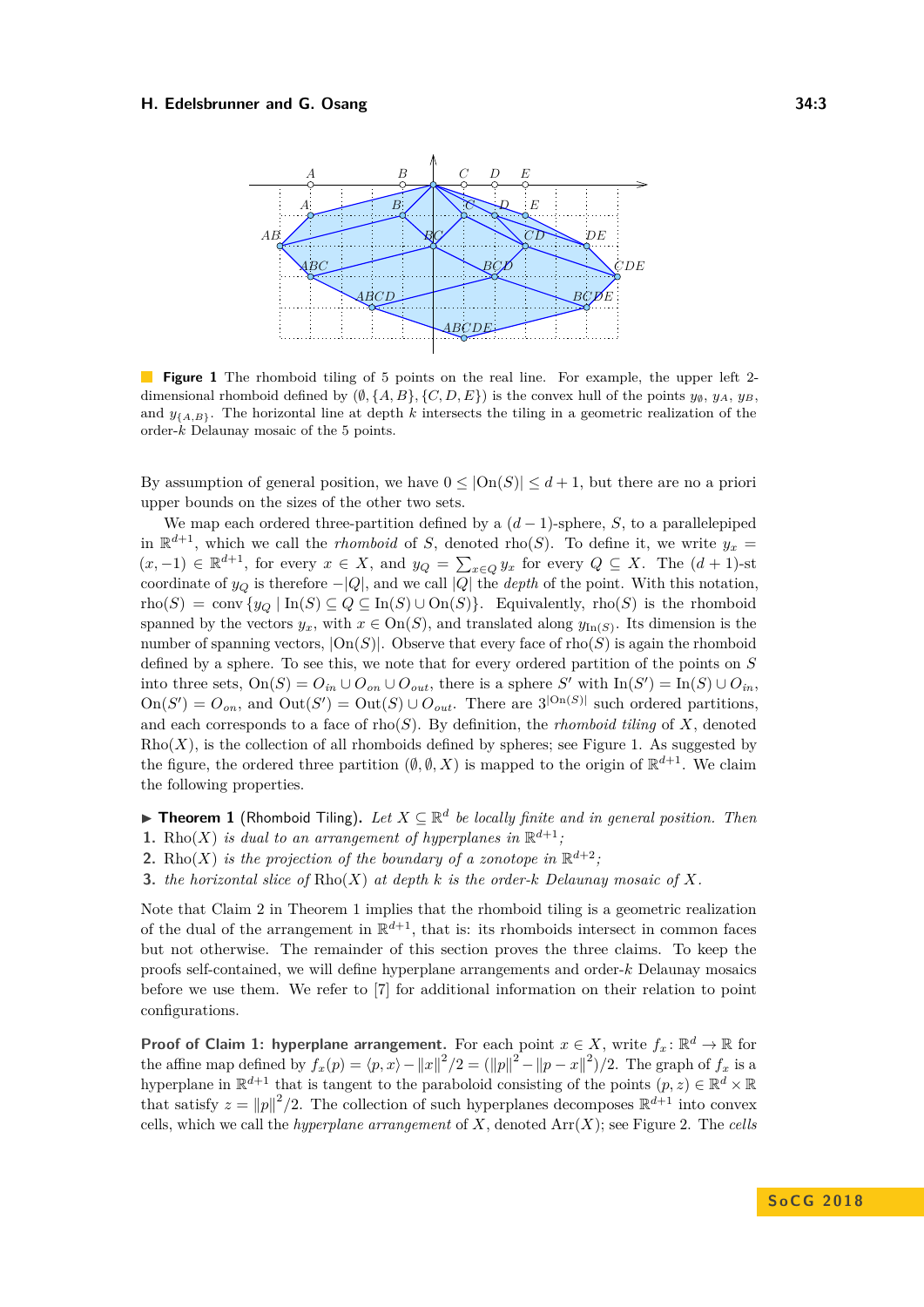in the arrangement are intersections of hyperplanes and closed half-spaces. More formally, for each cell there is an ordered three-partition  $X = X_{in} \cup X_{on} \cup X_{out}$  such that the cell consists of all points  $(p, z) \in \mathbb{R}^d \times \mathbb{R}$  that satisfy

$$
z \le f_x(p) \quad \text{if } x \in X_{in}, \tag{1}
$$

$$
z = f_x(p) \quad \text{if } x \in X_{on}, \tag{2}
$$

$$
z \ge f_x(p) \quad \text{if } x \in X_{out}.\tag{3}
$$

Since *X* is assumed to be in general position, the dimension of the cell is  $i = d + 1 - |X_{on}|$ . Turning the non-strict into strict inequalities, we get the interiors of the cells, which partition  $\mathbb{R}^{d+1}$ . We refer to the *i*-dimensional cells as *i*-cells and to the  $(d+1)$ -cells as *chambers*.

Importantly, there is a bijection between the cells of  $\text{Arr}(X)$  and the rhomboids in Rho(*X*). To see this, map a point  $(p, z)$  in the interior of a cell to the sphere *S* with center *p* and squared radius  $r^2 = \max\{0, ||p||^2 - 2z\}$ . Using the definition of  $f_x$ , we observe that  $In(S) = X_{in}$ ,  $On(S) = X_{on}$ , and  $Out(S) = X_{out}$ . We can reverse the map, and while this will not reach the points with  $||p||^2 - 2z < 0$ , these points all belong to the chamber of the ordered three-partition  $(\emptyset, \emptyset, X)$ . This establishes the bijection between the cells and the rhomboids. This bijection reverses dimensions and preserves incidences, which justifies that we call it a *duality* between the rhomboid tiling and the hyperplane arrangement. This completes the proof of Claim 1 in Theorem [1.](#page-2-1)

**Proof of Claim 2: zonotope.** We recall that a *zonotope* is a special convex polyhedron, namely one obtained by taking the Minkowski sum of finitely many line segments. The zonotope of interest is constructed from the line segments that connect the origin to the points  $v_x = (x, -1, ||x||^2/2) \in \mathbb{R}^{d+2}$ , with  $x \in X$ . Note that these line segments project to the vectors  $y_x = (x, -1)$  used to build the rhomboid tiling. By construction,  $y_x$  is normal to the graph of  $f_x$ , which is the zero set of  $F_x: \mathbb{R}^{d+1} \to \mathbb{R}$  defined by  $F_x(q) = \langle q, y_x \rangle - ||x||^2/2$ ; see Figure [2.](#page-4-0) Adding a  $(d+2)$ -nd coordinate, *w*, we introduce  $G_x: \mathbb{R}^{d+2} \to \mathbb{R}$  defined by  $G_x(q, w) = \langle q, y_x \rangle + w ||x||^2/2$ . Its zero-set is normal to  $v_x$ , the restriction of  $G_x^{-1}(0)$  to *w* = −1 is the zero-set of  $F_x$ , and  $G_x(0) = 0$ . In other words, if we identify  $\mathbb{R}^{d+1}$  with the hyperplane  $w = -1$  in  $\mathbb{R}^{d+2}$ , then the zero-sets of the  $G_x$  intersect  $\mathbb{R}^{d+1}$  in Arr $(X)$  and they all pass through the origin in  $\mathbb{R}^{d+2}$ .

By construction, the thus defined zonotope is dual to the arrangement of hyperplanes  $G_x^{-1}(0)$  for  $x \in X$ . Therefore, the antipodal face pairs of the zonotope correspond dually to the cells of  $Arr(X)$ , provided we interpret the arrangement projectively, which means we combine antipodal pairs of unbounded cells; see also [\[7,](#page-13-12) Section 1.7]. We get a more direct dual correspondence by projecting the bottom side of the boundary of the zonotope to  $\mathbb{R}^{d+1}$ . By choice of the line segments, the vertices on this side project vertically to the vertices of  $Rho(X)$ , and since both are dual to  $Arr(X)$ , we conclude that  $Rho(X)$  is the projection of this side of the zonotope. This completes the proof of Claim 2 in Theorem [1.](#page-2-1)

**Proof of Claim 3: Delaunay mosaics.** We begin with some definitions. The *Voronoi domain* of  $Q \subseteq X$  is  $\text{dom}(Q) = \{p \in \mathbb{R}^d \mid ||p-x|| \le ||p-y||, \forall x \in Q, \forall y \in X \setminus Q\}$ . Its *order* is |*Q*|. For each Voronoi domain, there is a chamber in Arr(*X*) that projects vertically to the domain. Indeed, the chamber is defined by the ordered three-partition  $X = X_{in} \cup X_{on} \cup X_{out}$ with  $X_{in} = Q$ ,  $X_{on} = \emptyset$ , and  $X_{out} = X \setminus Q$ . For each positive integer *k*, the *order-k Voronoi tessellation* is  $\text{Vor}_k(X) = \{\text{dom}(Q) \mid |Q| = k\}$ . We can construct it by projecting all chambers whose ordered three-partitions satisfy  $|X_{in}| = k$  and  $|X_{on}| = 0$ ; see [\[7,](#page-13-12) Chapter 13] or [\[10\]](#page-13-13). These chambers correspond to the vertices of the rhomboid tiling at depth *k*.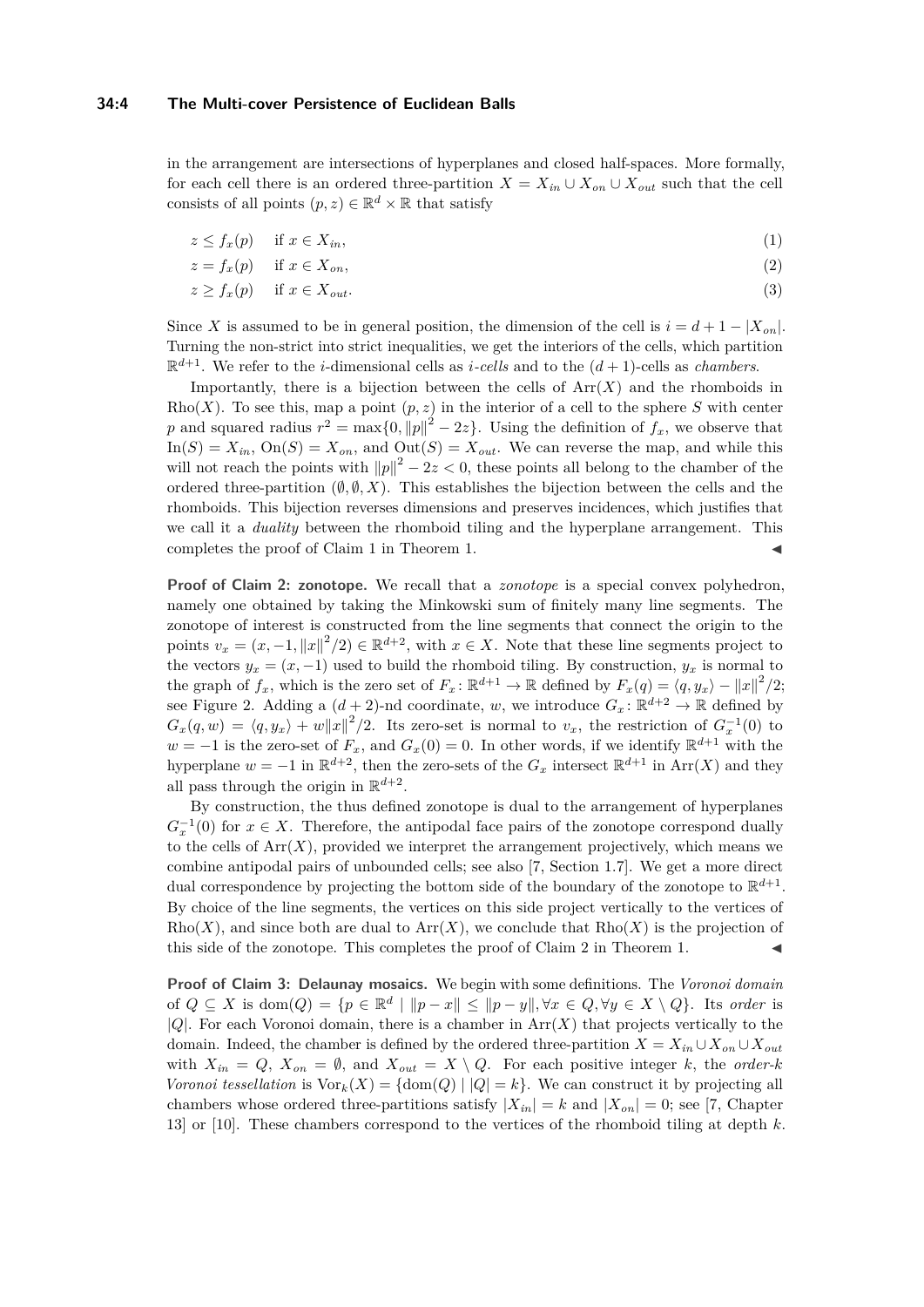<span id="page-4-0"></span>

<span id="page-4-1"></span>**Figure 2** A portion of the arrangement formed by the lines (hyperplanes) that are the graphs of the  $f_x$ , with  $x \in X$ . These lines are tangent to the paraboloid and normal to the vectors  $y_x = (x, -1)$ . The topmost chamber contains the paraboloid.



**Figure 3** The convex hulls of the barycenters of the (*j* −1)-faces of the tetrahedron. From *outside in*: the tetrahedron for  $j = 1$ , the octahedron for  $j = 2$ , and another tetrahedron for  $j = 3$ .

Since  $Rho(X)$  is dual to  $Arr(X)$ , we get the dual of the Voronoi tessellation by taking the slice  $z = -k$  of Rho(X). However the dual of the order- $k$  Voronoi tessellation is precisely the order-*k* Delaunay mosaic [\[2\]](#page-13-7). This completes the proof of Claim 3 in Theorem [1.](#page-2-1)

We see that the cells of  $\text{Del}_k(X)$  are special slices of the rhomboids. Combinatorially, they are equivalent to slices of the unit cube that are orthogonal to the main diagonal and pass through non-empty subsets of the vertices. For the  $(d+1)$ -cube, there are  $d+2$  such slices, which we index from 0 to  $d+1$ . The *j*-th slice passes through  $\binom{d+1}{j}$  vertices, so we have a vertex for  $j = 0, d+1$  and a *d*-simplex for  $j = 1, d$ . To describe these slices in general, let  $U_{d+1}$  be the  $d+1$  unit coordinate vectors. The *j*-th slice is the convex hull of the points  $\sum_{u\in Q} u$  with  $Q \in {U_{d+1} \choose j}$ , in which the empty sum is  $(0,0) \in \mathbb{R}^d \times \mathbb{R}$ , by convention. To get an intuition, it might be easier to divide the sums by  $j$ , in which case the  $j$ -th slice is the convex hull of the barycenters of the  $(j-1)$ -faces of the standard *d*-simplex; see Figure [3.](#page-4-1)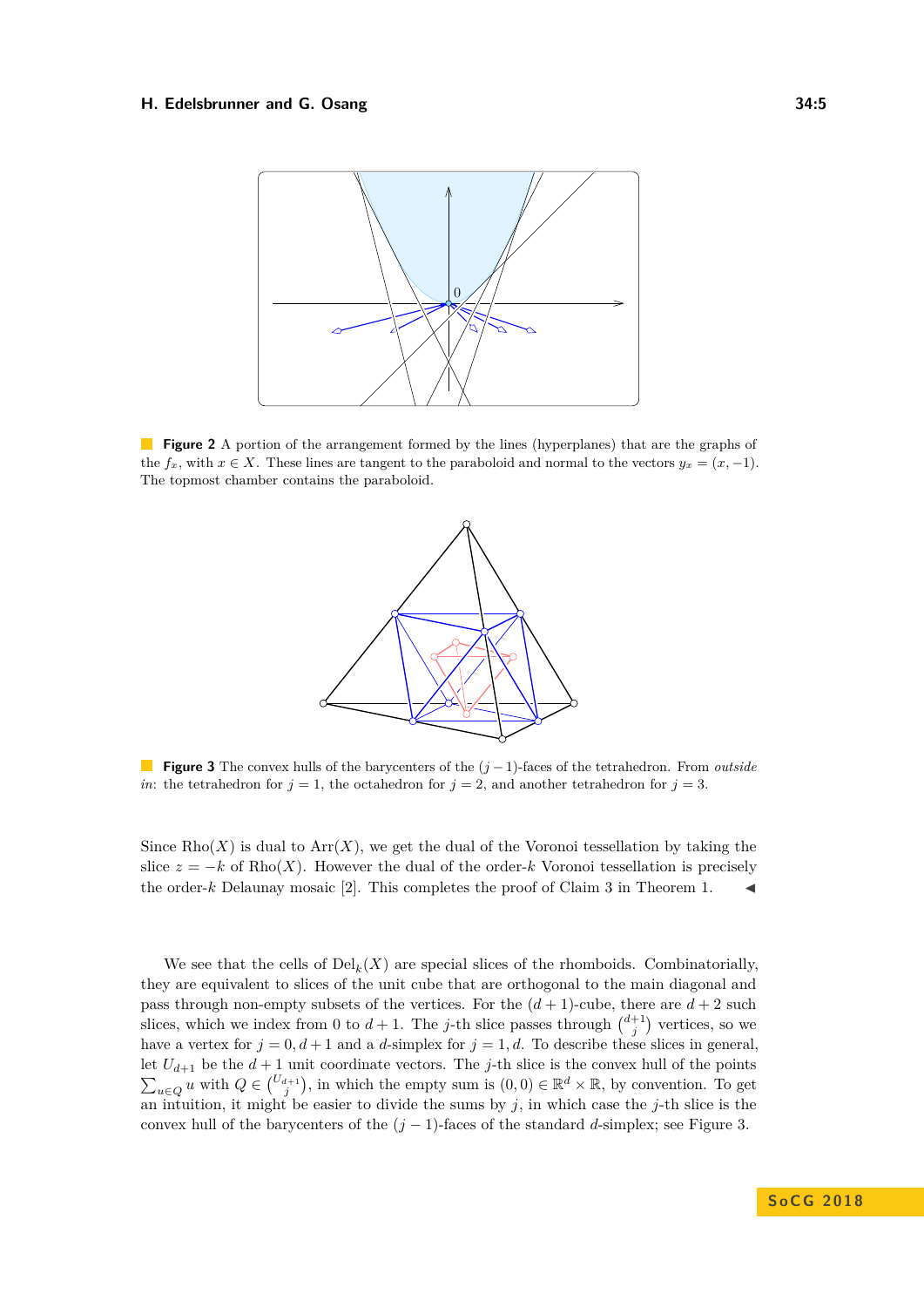<span id="page-5-1"></span>

**Figure 4** *Left panel*: six points in the plane and a pink ball of radius *r* centered at each. The black order-2 Voronoi tessellation decomposes the 2-fold cover into convex domains. The corresponding subcomplex of the dual order-2 Delaunay mosaic is superimposed in blue. *Middle panel*: the barycentric subdivision of the order-2 Delaunay mosaic and its geometric realization inside the 2-fold cover. *Right panel*: the black order-2*.*5 Voronoi tessellation decomposes the 2- and 3-fold covers into convex domains each. The dual complexes are *D*2*.*5, whose cells are blue, and *E*2*.*5, whose additional cells are green.

### <span id="page-5-0"></span>**3 Multi-covers**

In this section, we exploit the rhomboid tiling to shed light on the filtration of multi-covers we get by varying the radius. The main new insight is that the discrete function on the Delaunay mosaic that encodes this filtration is a relaxation of a standard discrete Morse function. We begin with a formal introduction of the multi-covers.

*k***-fold cover.** Let  $X \subseteq \mathbb{R}^d$  be locally finite. Given a radius  $r \geq 0$ , the *k*-fold cover of *X* and *r* consists of all points  $p \in \mathbb{R}^d$  for which there are *k* or more points  $x \in X$  with  $||x - p|| \leq r$ , or in other words, the points  $p \in \mathbb{R}^d$  that are covered by at least *k* of the balls of radius *r* around the points  $x \in X$ . Denoting this set by  $Cover_k(X, r)$ , we have

<span id="page-5-2"></span>
$$
Cover_k(X, r) \subseteq Cover_k(X, s),
$$
\n(4)

$$
Cover_k(X, r) \subseteq Cover_{\ell}(X, r),
$$
\n<sup>(5)</sup>

whenever  $r \leq s$  and  $\ell \leq k$ . We are interested in computing the persistent homology of the multi-covers, both in the direction of increasing radius and in the direction of decreasing order. To do so, we represent the covers by complexes, namely by subcomplexes of the Delaunay mosaics. Varying the radius, we get a nested sequence of subcomplexes of the order-*k* Delaunay mosaic, and the persistent homology can be computed with standard methods; see e.g. [\[8,](#page-13-14) Chapter VII]. Varying the order, on the other hand, we get subcomplexes of different Delaunay mosaics, and we need a novel algorithm to compute persistent homology.

Before we discuss this algorithm in Section [4,](#page-8-0) we note that the order-*k* Voronoi tessellation decomposes the *k*-fold cover into convex sets. To see this, let  $|Q| = k$  and define dom $(Q, r)$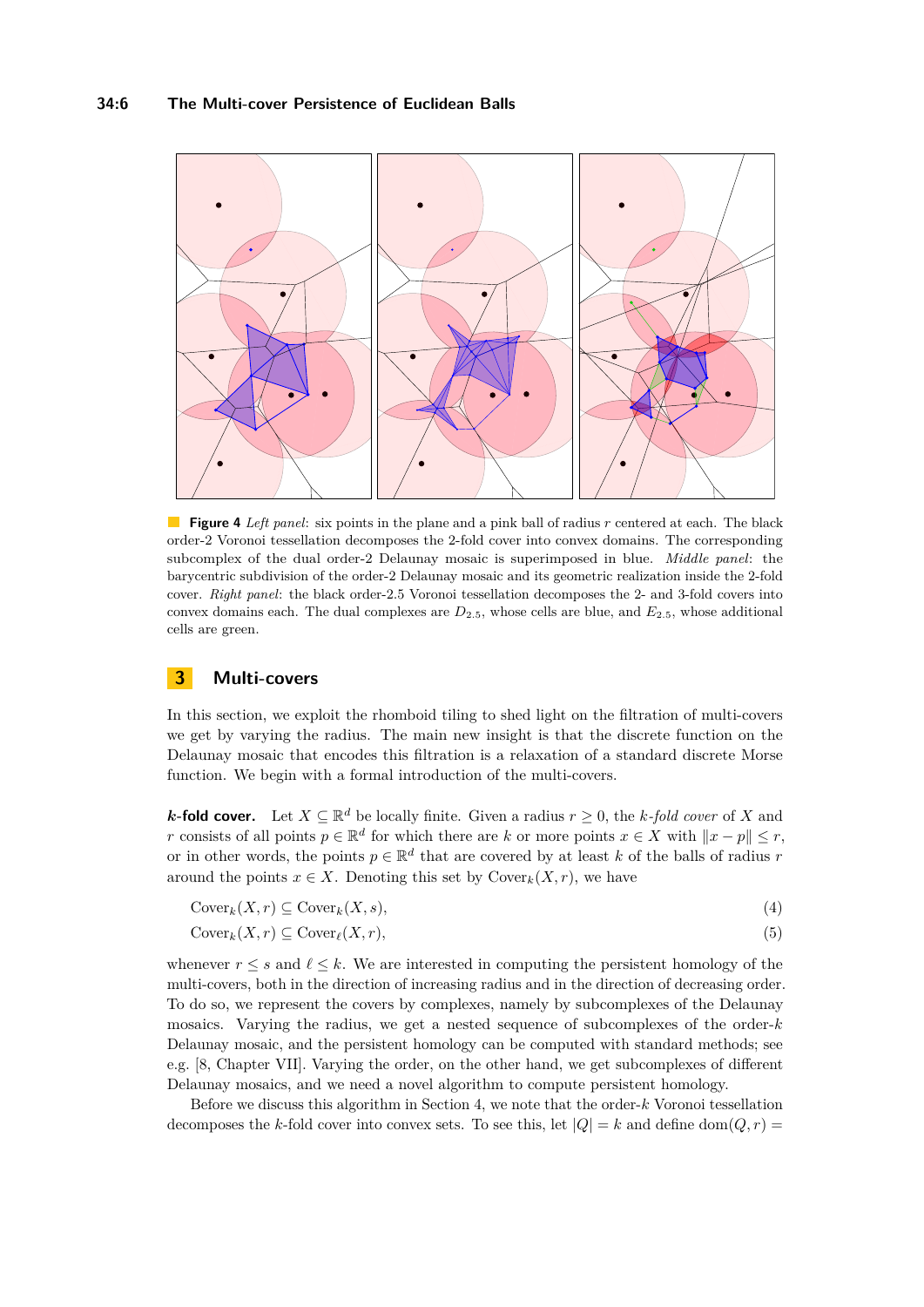$dom(Q) \cap Cover_k(Q,r)$ , which is an intersection of convex sets and therefore convex. We write  $\text{Vor}_k(X,r)$  for the collection of domains dom $(Q,r)$  with  $|Q|=k$ , and since dom $(Q,r)=$  $dom(Q) ∩ Cover_k(X, r)$ , we refer to this as the *Voronoi decomposition* of Cover<sub>k</sub> $(X, r)$ . Since  $dom(Q, r) \subseteq dom(Q)$ , the dual of this decomposition is a subcomplex of the order-*k* Delaunay mosaic, which we denote  $\mathrm{Del}_k(X,r) \subseteq \mathrm{Del}_k(X)$ . See the left panel in Figure [4](#page-5-1) for an example. Modulo a technicality caused by the mosaic not necessarily being simplicial, the Nerve Theorem [\[17\]](#page-13-15) implies that the cover and the mosaic have the same homotopy type. We state this fact more formally and without proof.

<span id="page-6-0"></span>▶ Lemma 2 (Almost Nerve). Let  $X \subseteq \mathbb{R}^d$  be locally finite and in general position. For every *integer*  $k \geq 1$  *and real*  $r \geq 0$ ,  $\text{Del}_k(X,r)$  *and*  $\text{Cover}_k(X,r)$  *have the same homotopy type.* 

**The radius function on the rhomboid tiling.** To shed additional light on the subcomplexes of the Delaunay mosaics, we introduce a discrete function on the collection of rhomboids discussed in Section [2.](#page-1-0) Calling it the *radius function*,  $\mathcal{R} \colon \text{Rho}(X) \to \mathbb{R}$ , we define it by remembering that each *j*-dimensional rhomboid,  $\rho \in \text{Rho}(X)$ , corresponds to a  $(d+1-j)$ dimensional cell,  $\rho^* \in \text{Arr}(X)$ . Decomposing a point of the cell into its first *d* coordinates and its  $(d+1)$ -st coordinate, we write  $q = (p, z) \in \mathbb{R}^d \times \mathbb{R}$ , and we define  $r(q) = ||p||^2 - 2z$ . With this notation, we define the radius function by mapping  $\rho$  to the minimum value of any point in its dual cell:

$$
\mathcal{R}(\rho) = \min_{q \in \rho^*} r(q). \tag{6}
$$

By convention, the value of the vertex that corresponds to the ordered three-partition  $X =$  $(\emptyset, \emptyset, X)$  is  $\mathcal{R}(0) = -\infty$ . To obtain a geometric interpretation of this construction, consider the paraboloid defined by the equation  $z = \frac{1}{2} ||p||^2$  in  $\mathbb{R}^{d+1}$  and introduce  $\pi_t(p)$ :  $\mathbb{R}^d \to \mathbb{R}$ defined by  $\pi_t(p) = \frac{1}{2} (||p||^2 - t)$ . The image of  $\pi_t$  is the original paraboloid dropped vertically down by a distance  $\frac{t}{2}$ . With this notation,  $\mathcal{R}(\rho)$  is the minimum *t* such that the image of  $\pi_t$ has a non-empty intersection with  $\rho^*$ .

Clearly,  $\mathcal R$  is *monotonic*, that is:  $\mathcal R(\rho) \leq \mathcal R(\varrho)$  if  $\rho$  is a face of  $\varrho$ . Indeed, if  $\rho$  is a face of  $\varrho$ , then  $\varrho^*$  is a face of  $\rho^*$ , which implies that the paraboloid touches  $\rho^*$  at the same time or before it touches  $\varrho^*$  when dropped. It follows that the sublevel sets of the radius function are subcomplexes of the rhomboid tiling. For *X* in general position, the radius function satisfies the stronger requirement of a generalized discrete Morse function; see [\[12,](#page-13-16) [13\]](#page-13-17). To explain what this means, let  $f: \text{Rho}(X) \to \mathbb{R}$  and for each  $r \in \mathbb{R}$  consider the *Hasse diagram*. defined as the graph whose nodes are the rhomboids in  $f^{-1}(r)$ , with an arc connecting two nodes if one rhomboid is a face of the other. The *steps* of *f* are the components of the graphs representing the level sets of f. Note that the steps partition  $Rho(X)$ . We call f a *generalized discrete Morse function* if each step is an *interval*, meaning there are rhomboids  $\rho \subset \rho$  such that the step consists of all rhomboids that are faces of  $\rho$  and contain  $\rho$  as a face. It is useful to distinguish between *singular intervals*, when  $\rho = \rho$ , and *non-singular intervals*, when  $\rho$  is a proper face of  $\rho$ . Indeed, consider two contiguous sublevel sets that differ by a level set:  $f^{-1}[-\infty, r] \setminus f^{-1}[-\infty, r) = f^{-1}(r)$ . If this difference is a non-singular interval, then the two sublevel sets have the same homotopy type, while if the difference is a singular interval, then they have different homotopy types. We prove that the radius function is a generalized discrete Morse function with the additional property that every sublevel set is contractible.

<span id="page-6-1"></span>▶ Lemma 3 (Generalized Discrete Morse). Let  $X \subseteq \mathbb{R}^d$  be locally finite and in general position. *Then*  $\mathcal{R}$ : Rho $(X) \to \mathbb{R}$  *is a generalized discrete Morse function. Furthermore, all intervals in the implied partition have a vertex as a lower bound, and there is only one singular interval, which contains the vertex at the origin.*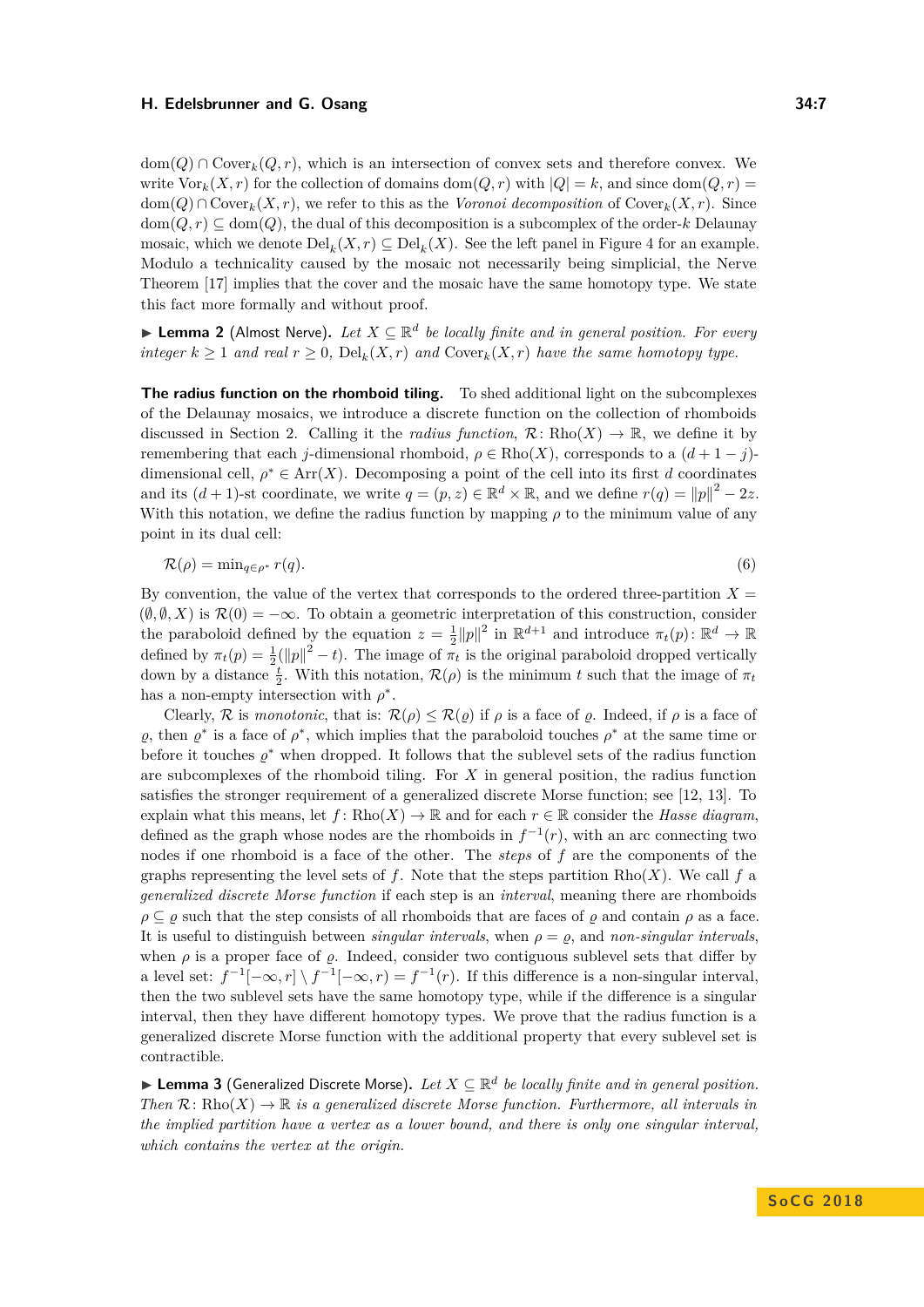#### **34:8 The Multi-cover Persistence of Euclidean Balls**

**Proof.** The vertex at the origin corresponds to the three-partition  $(\emptyset, \emptyset, X)$ , has radius  $\mathcal{R}(0) = -\infty$ , and forms a singular interval. Every other interval is defined by a point  $q \in \mathbb{R}^{d+1}$  at which the dropping paraboloid first touches a cell of the arrangement. There is one such point on every plane that is the common intersection of hyperplanes forming the arrangement. By general position, all these points are different. Let *q* belong to an *i*-plane, which is common to  $j = d + 1 - i$  hyperplanes. It belongs to the interior of an *i*-cell, which is common to  $2<sup>j</sup>$  chambers. Exactly one of these chambers has not already been touched before the *i*-cell. The paraboloid touches this chamber at the same point *q* and similarly every cell that is a face of this chamber and contains the *i*-cell as a face. The corresponding rhomboids form an interval of the radius function, with an upper bound of dimension *j* and a lower bound of dimension 0. We have  $1 \leq j \leq d+1$ , which implies that the interval is not singular.

To show that  $R$  is a generalized discrete Morse function, we still need to make sure that intervals in the same level set are *separated*, by which we mean that no simplex of one interval is face of a simplex in the other interval. By assumption of general position, there is only one level set that contains more than one interval, namely  $\mathcal{R}^{-1}(0)$ . All its intervals are of the form  $[y_x, 0y_x]$ , in which *x* is a point in *X*, the origin  $0 \in \mathbb{R}^{d+1}$  corresponds to the three-partition  $(\emptyset, \emptyset, X)$ , and  $0y_x$  is the edge that connects 0 with  $y_x$ . While these edges all share 0, no two also share the other endpoint. It follows that these intervals are components of the Hasse diagram of the level set, as required. J

**The radius function on a Delaunay mosaic.** Recall that the order-*k* Delaunay mosaic of *X* is the horizontal slice of the rhomboid tiling at depth *k* . In other words, every cell of  $\text{Del}_k(X)$  is the horizontal slice of a rhomboid. More formally, for every  $\sigma \in \text{Del}_k(X)$  there is a unique lowest-dimensional rhomboid  $\rho \in \text{Rho}(X)$  such that  $\sigma = \rho \cap P_k$ , in which  $P_k$ is the horizontal *d*-plane defined by  $z = -k$ . For vertices we have dim  $\sigma = \dim \rho = 0$ , and for all higher-dimensional cells we have dim  $\sigma = \dim \rho - 1 \geq 1$ . The *radius function* on the order-*k* Delaunay mosaic,  $\mathcal{R}_k$ : Del<sub>k</sub> $(X) \to \mathbb{R}$ , is simply the restriction of  $\mathcal R$  to the horizontal slice:  $\mathcal{R}_k(\sigma) = \mathcal{R}(\rho)$ . Importantly, this definition is consistent with the subcomplexes  $\text{Del}_k(X,r) \subseteq \text{Del}_k(X)$  used to represent the *k*-fold cover of X and r, but this needs a proof.

<span id="page-7-0"></span>▶ Lemma 4 (Delaunay Radius Function). Let  $X \subseteq \mathbb{R}^d$  be locally finite and in general position. *For every integer*  $k \geq 1$  *and every real*  $r$ *, we have*  $\text{Del}_k(X,r) = \mathcal{R}_k^{-1}[-\infty, r]$ *.* 

**Proof.** Recall that  $\pi_t: \mathbb{R}^d \to \mathbb{R}$  is defined by  $\pi_t(p) = \frac{1}{2}(\|p\|^2 - t)$ . The graph of  $\pi_t$  is a paraboloid that intersects  $\mathbb{R}^d$  in the sphere with squared radius *t*. More generally, the paraboloid intersects every *d*-plane tangent to the graph of  $\pi_0$  in an ellipsoid whose vertical projection to  $\mathbb{R}^d$  is a sphere with squared radius *t*. Dropping the paraboloid vertically thus translates into growing balls simultaneously and uniformly centered at the points in *X*. By definition,  $\mathcal{R}(\rho)$  is the value  $t_0$  of *t* for which the paraboloid touches the dual cell,  $\rho^* \in \text{Arr}(X)$ , for the first time. More formally, the set of points  $q \in \rho^*$  that lie on or above the graph of  $\pi_t$  is empty for all  $t < t_0$  and non-empty for all  $t \geq t_0$ .

Let  $\sigma^*$  be the vertical projection of  $\rho^*$  to  $\mathbb{R}^d$ , and assume it is a polyhedron in some Voronoi tessellation of *X*. It belongs to  $\text{Vor}_k(X)$  iff its dual cell,  $\sigma$ , belongs to  $\text{Del}_k(X)$  or, equivalently, if  $\mathcal{R}_k(\sigma)$  is defined. Assuming the latter,  $\sigma^* \cap \text{Cover}_k(X,r)$  is empty for all  $r < r_0$ and non-empty for all  $r \ge r_0$ , in which  $r_0^2 = t_0 = \mathcal{R}(\rho) = \mathcal{R}_k(\sigma)$ . By definition,  $\sigma$  belongs to  $\text{Del}_k(X,r)$  iff this intersection is non-empty, which implies  $\text{Del}_k(X,r) = \mathcal{R}_k^{-1}[-\infty, r]$  for all  $r \in \mathbb{R}$ , as required.

These results facilitate the computation of the persistence of the *k*-fold covers for varying radii. Lemma [2](#page-6-0) asserts that we can use  $\text{Del}_k(X,r)$  as a proxy for  $\text{Cover}_k(X,r)$ . Lemma [4](#page-7-0)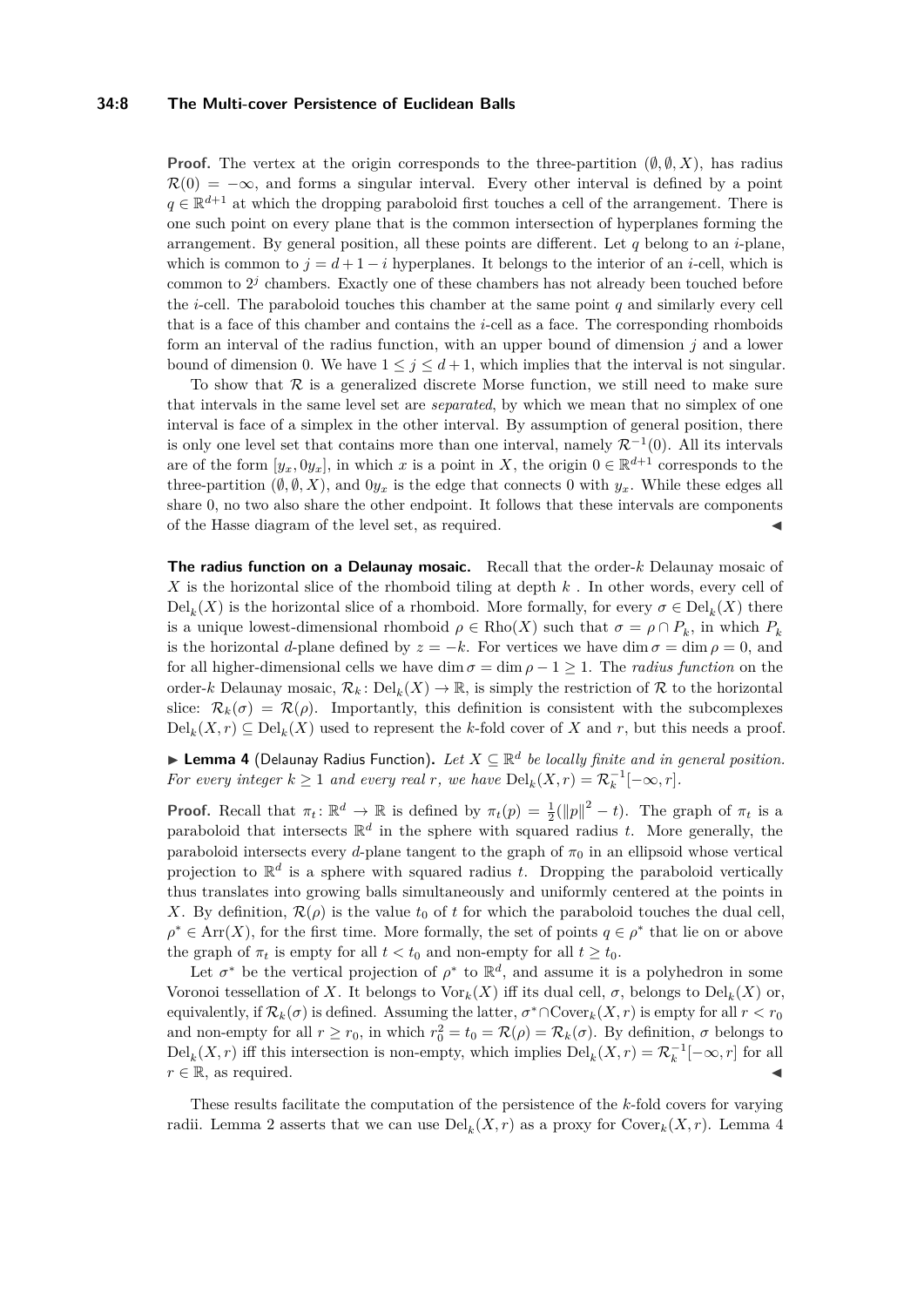provides the recipe for computing the radii of the cells of  $\text{Del}_k(X)$ , and thus the sublevel set filtration of  $\text{Del}_k(X)$ , whose persistence module is isomorphic to the persistence of Cover<sub>k</sub> $(X, r)$  for varying radius *r*. Finally, the persistence diagram is obtained from the filtration via the boundary matrix reduction algorithm [\[8,](#page-13-14) Chapter VII].

Assuming  $X \subseteq \mathbb{R}^d$  is locally finite and in general position, the radius function of the order-1 Delaunay mosaic is known to be a generalized discrete Morse function [\[3\]](#page-13-18). This property does not generalize to higher order. Nevertheless, we can still classify the steps of  $\mathcal{R}_k$  into critical and non-critical types such that each critical step changes the homotopy type of the sublevel set in a predictable manner, and every non-critical step maintains the homotopy type of the sublevel set. The proof of this claim together with an enumeration of the types of steps can be found in [\[9\]](#page-13-19).

### <span id="page-8-0"></span>**4 Persistence in depth**

In this section, we develop an algorithm that computes the persistence of the nested sequence of multi-covers [\(5\)](#page-5-2). We follow the usual strategy of substituting a complex for each cover, but there are complications. Specifically, we represent  $\text{Cover}_k(X,r)$  by  $\text{Del}_k(X,r)$  and we introduce additional complexes between contiguous Delaunay mosaics to realize the inclusion between the covers.

**Half-integer slices.** There are generally no convenient maps connecting  $\text{Del}_k(X)$  with Del*k*−<sup>1</sup> (*X*). To finesse this difficulty, we use the horizontal *half-integer slice* of the rhomboid tiling at depth  $\ell = k - \frac{1}{2}$ :

$$
\text{Del}_{\ell}(X) = \text{Rho}(X) \cap P_{\ell},\tag{7}
$$

for  $k > 1$ . Similar to the Delaunay mosaic, the half-integer slice is a regular complex in R *d* . Not surprisingly, there is a well-known dual, namely the *degree-k Voronoi tessellation* [\[10\]](#page-13-13), which we denote  $\text{Vor}_{\ell}(X)$ . It refines the order-*k* Voronoi tessellation by decomposing its domains into maximal regions in which every point has the same *k*-th nearest point in *X*. Similarly, the degree-*k* tessellation refines the order- $(k-1)$  tessellation, and indeed Vor<sub> $\ell$ </sub>(*X*) is the superposition of Vor<sub>*k*</sub>(*X*) and Vor<sub>*k*−1</sub>(*X*). It can be constructed by projecting the *k*-th level in  $Arr(X)$  to  $\mathbb{R}^d$ . Without going into further details, we observe that this level contains every cell of the arrangement whose corresponding ordered three-partition,  $X = X_{in} \cup X_{on} \cup X_{out}$ , satisfies  $|X_{in}| \leq k-1$  and  $|X_{in}| + |X_{on}| \geq k$ . We refer to the decomposition of  $\text{Cover}_k(X, r)$  by  $\text{Vor}_{\ell}(X)$  as  $\text{Vor}_{\ell}(X, r)$ .

Returning to the mosaics, there are natural piecewise linear maps from  $\mathrm{Del}_\ell(X)$  to  $\mathrm{Del}_k(X)$ and to  $\text{Del}_{k-1}(X)$ . Specifically, we get  $\text{Del}_\ell(X) \to \text{Del}_k(X)$  by mapping the vertices dual to the regions decomposing dom $(Q) \in \text{Vor}_k(X)$  to the vertex dual to dom $(Q)$ . Symmetrically, we get  $\text{Del}_\ell(X) \to \text{Del}_{k-1}(X)$ . However, because such maps lead to complications in the persistence algorithm, we use the horizontal slabs of the rhomboid tiling to connect the mosaics via inclusions. To formally define them, write  $P_{\ell}^{k}$  for the points in  $\mathbb{R}^{d+1}$  that lie on or between  $P_\ell$  and  $P_k$ . We define *slab mosaics* as intersections of such slabs with the rhomboid tiling. Analogous to  $\text{Del}_k(X,r)$ , we also define radius-dependent subcomplexes of these slab mosaics, as well as of half-integer mosaics:

$$
\mathrm{Del}_{\ell}^k(X,r) = \{ \rho \cap P_{\ell}^k \mid \mathcal{R}(\rho) \le r \},\tag{8}
$$

$$
\mathrm{Del}_{\ell}(X,r) = \{ \rho \cap P_{\ell} \mid \mathcal{R}(\rho) \le r \},\tag{9}
$$

$$
\text{Del}_{k-1}^{\ell}(X,r) = \{ \rho \cap P_{k-1}^{\ell} \mid \mathcal{R}(\rho) \le r \}. \tag{10}
$$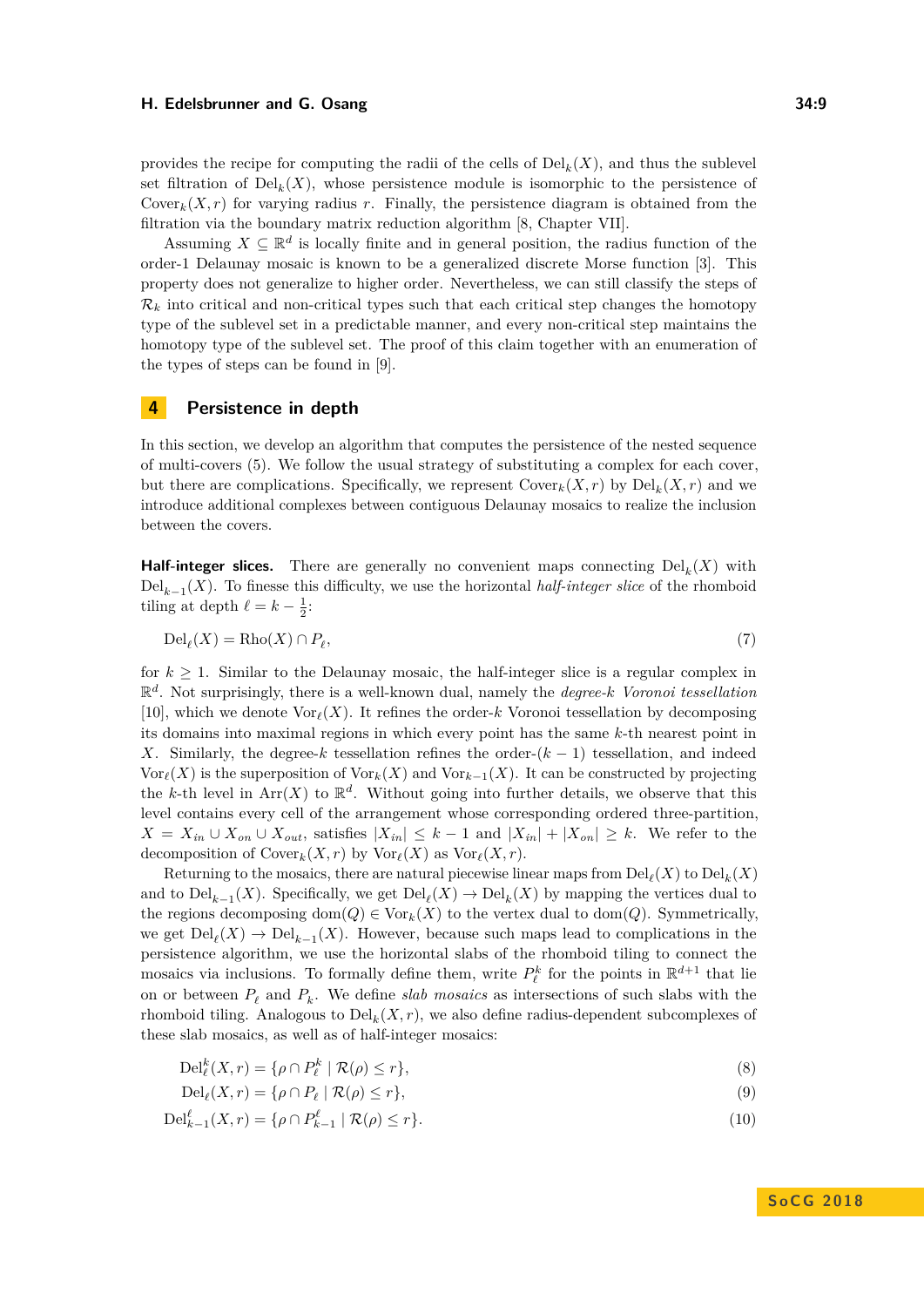<span id="page-9-0"></span>

**Figure 5** A sublevel set of the 3-dimensional rhomboid tiling of the points in Figure [4.](#page-5-1) From *top* to *bottom*:  $D_2$  in dark blue,  $D_{2.5}$  in purple, and  $D_3$  in dark red, with slabs connecting adjacent slices.

To simplify the notation, we fix *r* and write  $D_k = \text{Del}_k(X,r)$ ,  $C_k = \text{Cover}_k(X,r)$ , etc. The half-integer Delaunay mosaic includes in both slab mosaics, *D<sup>k</sup>* includes in the first, and  $D_{k-1}$  includes in the second; see Figure [5.](#page-9-0) We note an important difference between the two slabs:  $\text{Vor}_{\ell}(X, r)$  and  $\text{Vor}_{k}(X, r)$  are different convex subdivisions of the same space,  $C_k$ , which implies that  $D_\ell$  and  $D_k$  have the same homotopy type. Indeed, this is also the homotopy type of  $D_{\ell}^{k}$ , and there are natural deformation retractions to  $D_{\ell}$  and  $D_{k}$ . In contrast,  $D_{k-1}$  and  $D_{\ell}$  have generally different homotopy types, and there is a deformation retraction from  $D_{k-1}^{\ell}$  to  $D_{k-1}$  but not necessarily to  $D_{\ell}$ ; see again Figure [5.](#page-9-0) To remedy this deficiency, we introduce mosaics that contain  $D_{\ell}$  and  $D_{k-1}^{\ell}$  as subcomplexes. To construct them, we recall that  $\text{Vor}_{\ell}(X)$  is a refinement of  $\text{Vor}_{k-1}(X)$ , which implies that the polyhedra of  $\text{Vor}_{\ell}(X)$  intersect  $C_{k-1}$  in convex sets. We let  $E_{\ell}$  be the dual of this convex decomposition of the  $(k-1)$ -fold cover. Since  $C_k \subseteq C_{k-1}$ , we indeed have  $D_\ell \subseteq E_\ell$ ; see the right panel in Figure [4.](#page-5-1) Furthermore, we let  $E_{k-1}^{\ell}$  be the maximal subcomplex of  $\text{Rho}(X) \cap P_{k-1}^{\ell}$  whose boundary complexes at depths  $k-1$  and  $\ell$  are  $D_{k-1}$  and  $E_{\ell}$ . Clearly,  $D_{k-1}^{\ell}$  is a subcomplex of  $E_{k-1}^{\ell}$ , and because  $D_{k-1}$  and  $E_{\ell}$  are deformation retracts of  $E_{k-1}^{\ell}$ , these three mosaics have the same homotopy type. We will use these relations shortly in the computation of the persistence diagram of the filtration of multi-covers [\(5\)](#page-5-2).

**Connecting the spaces.** To prepare the construction of the persistence and zigzag modules, we connect the multi-covers and the corresponding Delaunay mosaics with maps. Fixing *r* ≥ 0 and setting  $\ell = k - \frac{1}{2}$ , as before, we consider the following diagram in which identities and homotopy equivalences are marked as such:

$$
\begin{array}{c}\n\longrightarrow C_k \xrightarrow{\text{id}} C_k \xrightarrow{\text{id}} C_k \xrightarrow{\text{id}} C_k \xrightarrow{\text{id}} C_k \xrightarrow{\text{id}} C_k \longrightarrow C_{k-1} \xrightarrow{\text{id}} \\
\downarrow \xrightarrow{\text{g}} \qquad \downarrow \xrightarrow{\text{g}} \qquad \downarrow \xrightarrow{\text{g}} \qquad \downarrow \xrightarrow{\text{g}} \qquad \downarrow \xrightarrow{\text{g}} \qquad \downarrow \xrightarrow{\text{g}} \qquad \downarrow \xrightarrow{\text{g}} \qquad \downarrow \xrightarrow{\text{g}} \qquad \downarrow \xrightarrow{\text{h} \text{e}} \qquad \downarrow \xrightarrow{\text{h} \text{e}} \qquad \downarrow \xrightarrow{\text{h} \text{e}} \qquad \downarrow \xrightarrow{\text{h} \text{e}} \qquad \downarrow \xrightarrow{\text{h} \text{e}} \qquad \downarrow \xrightarrow{\text{h} \text{e}} \qquad \downarrow \xrightarrow{\text{h} \text{e}} \qquad \downarrow \xrightarrow{\text{h} \text{e}} \qquad \downarrow \xrightarrow{\text{h} \text{e}} \qquad \downarrow \xrightarrow{\text{h} \text{e}} \qquad \downarrow \xrightarrow{\text{h} \text{e}} \qquad \downarrow \xrightarrow{\text{h} \text{e}} \qquad \downarrow \xrightarrow{\text{h} \text{e}} \qquad \downarrow \xrightarrow{\text{h} \text{e}} \qquad \downarrow \xrightarrow{\text{h} \text{e}} \qquad \downarrow \xrightarrow{\text{h} \text{e}} \qquad \downarrow \xrightarrow{\text{h} \text{e}} \qquad \downarrow \xrightarrow{\text{h} \text{e}} \qquad \downarrow \xrightarrow{\text{h} \text{e}} \qquad \downarrow \xrightarrow{\text{h} \text{e}} \qquad \downarrow \xrightarrow{\text{h} \text{e}} \qquad \downarrow \xrightarrow{\text{h} \text{e}} \qquad \downarrow \xrightarrow{\text{h} \text{e}} \qquad \downarrow \xrightarrow{\text{h} \text{e}} \qquad \downarrow \xrightarrow{\text{h} \text{e}} \qquad \downarrow \xrightarrow{\text{h} \text{e}} \qquad \downarrow \xrightarrow{\text{h} \text{e}} \qquad \downarrow \xrightarrow{\text{h} \text{e}} \qquad \downarrow \xrightarrow{\text{h} \text{e}} \qquad \downarrow \xrightarrow{\text{h} \text{e}} \qquad \downarrow \x
$$

The top row stretches out the filtration by writing each multi-cover five times and connecting the copies with the identity. The remaining maps in this row are inclusions. The bottom row contains the slice mosaics at integer and half-integer depths, and connects them with inclusions, using slab mosaics as intermediaries. As argued above, the first five mosaics all have the same homotopy type, and the inclusion maps between them are homotopy equivalences.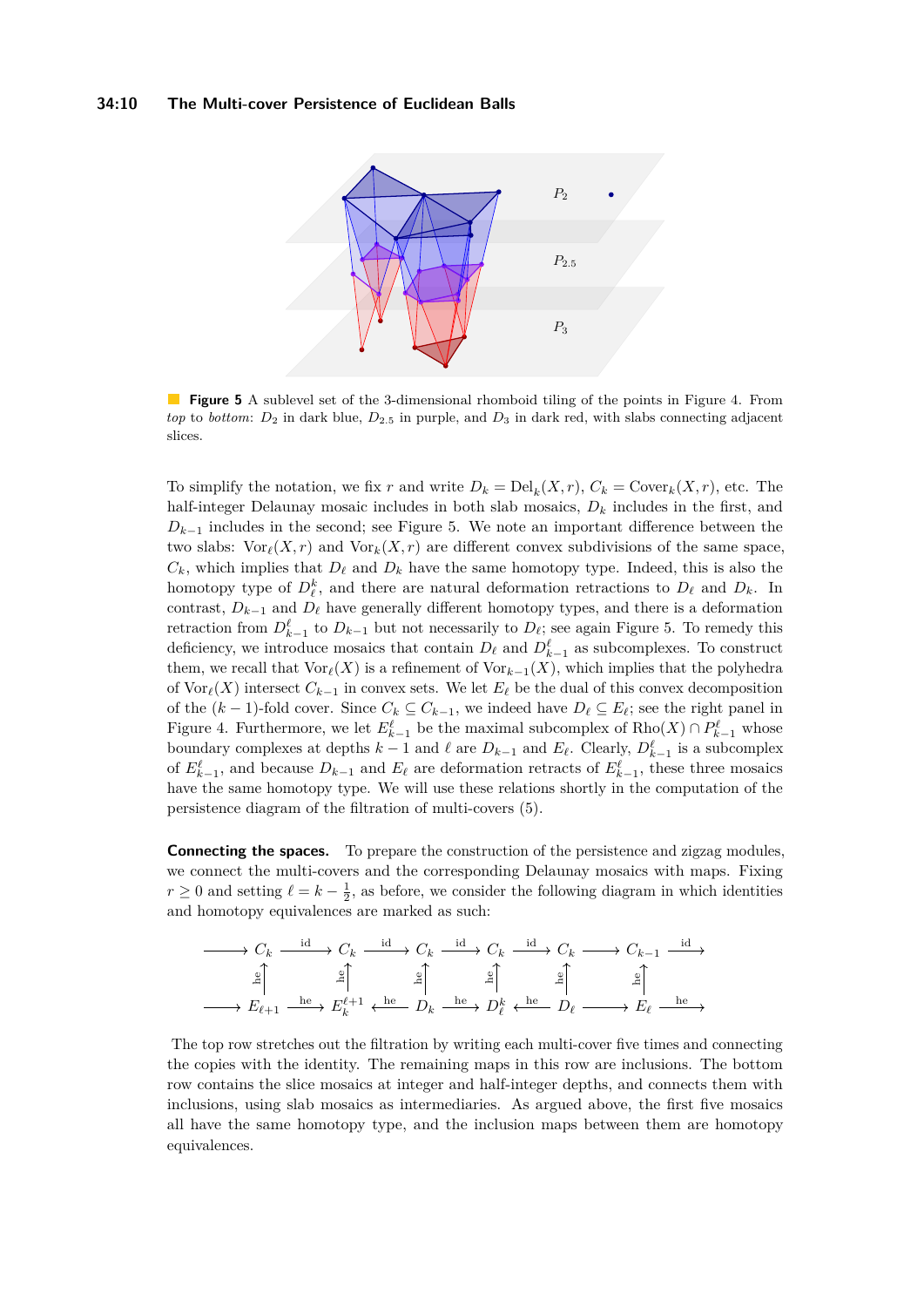To get the vertical map from  $D_k$  to  $C_k$ , we first construct the barycentric subdivision, Sd  $D_k$ , which is a simplicial complex. Each vertex  $u \in S \times D_k$  represents a *j*-cell in  $D_k$ , which is dual to a (*d* − *j*)-dimensional Voronoi polyhedron, and we map *u* to the center of mass of the intersection of this polyhedron with the *k*-fold cover. By construction, this intersection is non-empty and convex, so it contains the center of mass in its interior. After mapping all vertices, we map the other simplices of  $Sd D_k$  by piecewise linear interpolation; see the middle panel in Figure [4.](#page-5-1) The resulting map is injective, and since  $D_k$  and  $C_k$  have the same homotopy type, the map is a homotopy equivalence. Recall that  $D_\ell$  is dual to  $\text{Vor}_{\ell}(X, r)$ , which is another convex decomposition of the *k*-fold cover. We therefore get the vertical map from  $D_\ell$  to  $C_k$  the same way, first constructing Sd  $D_\ell$  and second mapping the vertices to centers of mass. This is again a homotopy equivalence. Similarly,  $E_\ell$  is dual to the convex decomposition of  $C_{k-1}$  with Vor<sub> $\ell$ </sub>(*X*). As before, we get the vertical map by sending the vertices of  $E_\ell$  to centers of mass, but we distinguish between two cases. If a polyhedron of  $\text{Vor}_{\ell}(X)$  has a non-empty intersection with  $C_k$ , we send the corresponding vertex of Sd  $E_{\ell}$ to the center of mass of this intersection. If, however, the intersection with  $C_k$  is empty but the intersection with  $C_{k-1}$  is non-empty, then we send the vertex to the center of mass of the latter. This ensures that the geometric embedding of  $Sd D_{\ell}$  is contained in the geometric embedding of Sd  $E_\ell$ .

To finally map the slab mosaics, we first deformation retract them to slice mosaics and then map them reusing the barycentric subdivisions. Here we make arbitrary choices, mapping  $E_k^{\ell+1}$  to  $E_{\ell+1}$  to  $C_k$  and mapping  $D_\ell^k$  to  $D_k$  to  $C_k$ . Note that all vertical maps are homotopy equivalences, as marked in the above diagram.

**Modules.** Applying the homology functor for a fixed coefficient field, we map all multicovers and mosaics to vector spaces and all maps to homomorphisms (linear maps) between them. The top row of vector spaces with homomorphisms from left to right is referred to as a *persistence module*, and we denote it  $MC(r)$ . The bottom row of vector spaces are connected by homomorphisms going from left to right or from right to left. This kind of structure is referred to as a *zigzag module*, and we denote it  $ZZ(r)$ . The advantage of the zigzag over the persistence module is that its maps are induced by inclusions between complexes, which lend themselves to computations. Our goal, however, is to compute the persistence diagram of  $MC(r)$ , and we do this by using  $ZZ(r)$  as a proxy. The following result is therefore essential.

**► Lemma 5** (Isomorphism of Modules). Let  $X \subseteq \mathbb{R}^d$  be locally finite and in general position. *Then the persistence diagrams of*  $MC(r)$  *and of*  $ZZ(r)$  *are the same for every*  $r \geq 0$ *.* 

**Proof.** Write  $C_k$ ,  $D_k$ ,  $E_k$  for the vector spaces obtained by applying the homology functor to  $C_k, D_k, E_k$ , etc. The goal is to show that the diagram of multi-covers and mosaics maps to a diagram of vector spaces in which all squares commute and most maps are isomorphisms:



To prove commutativity, we consider the five squares shown in the above diagram. The first square commutes already before applying the homology functor, and so does the third square. Similarly, the fifth square commutes because the image of Sd  $D_{\ell}$  in  $C_k$  includes in the image of Sd  $E_\ell$  in  $C_{k-1}$ .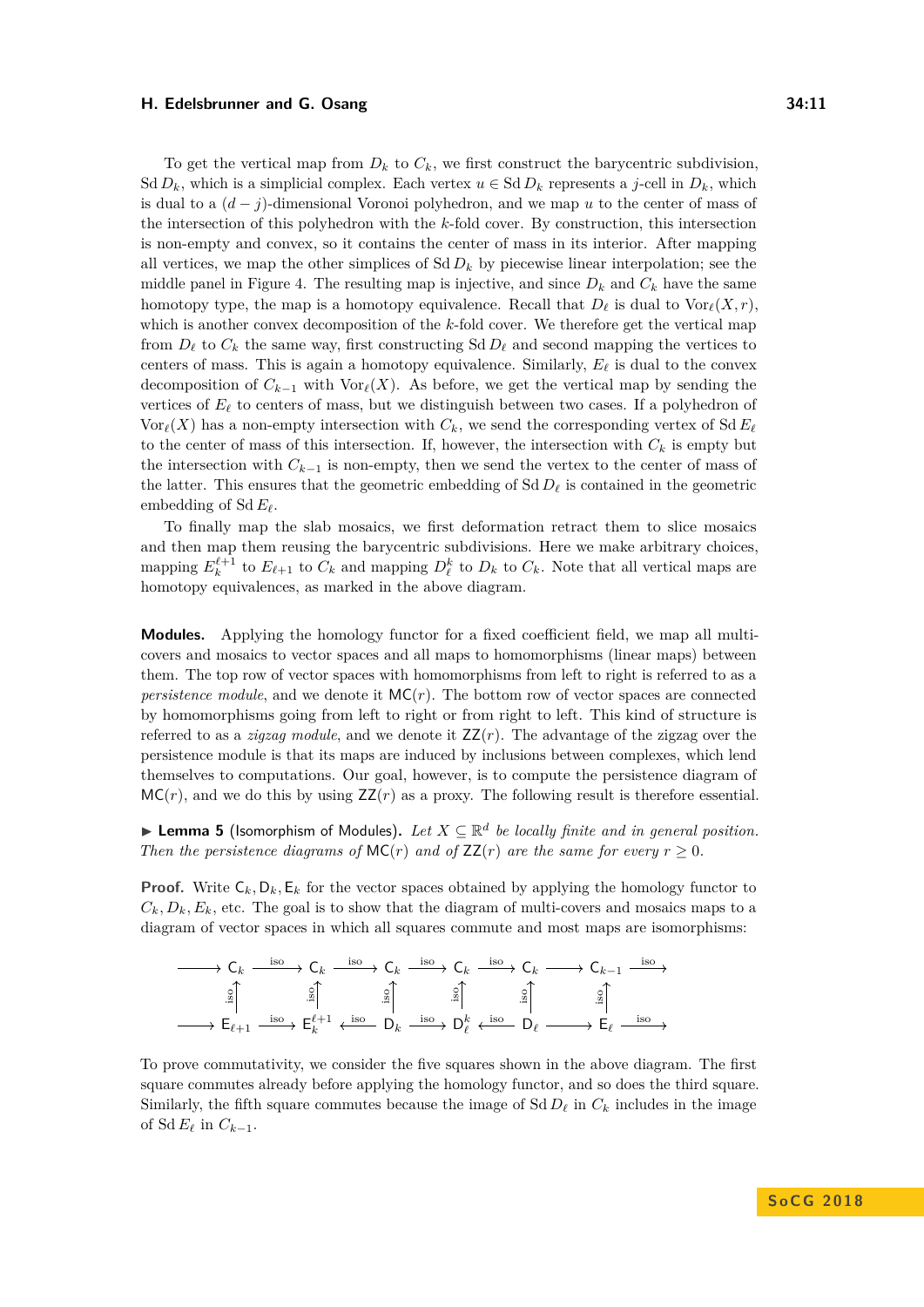#### **34:12 The Multi-cover Persistence of Euclidean Balls**

The second and fourth squares do not commute before applying the homology functor, but we argue they do after applying the functor. The two cases are similar, so we focus on the fourth square. Recall that  $\text{Vor}_k(X,r)$  and  $\text{Vor}_\ell(X,r)$  are two convex decompositions of the same space, which is  $C_k$ , and that  $\text{Vor}_{\ell}(X, r)$  is a refinement of  $\text{Vor}_k(X, r)$ .  $D_k$  and  $D_{\ell}$ are dual to these decompositions, with one or more vertices of  $D_\ell$  corresponding to every one vertex of  $D_k$ . When we map  $D_{\ell}$  to  $D_{\ell}^k$  to  $C_k$ , the full subcomplex with these vertices is first contracted to the single vertex by the deformation retraction from  $D_{\ell}^{k}$  to  $D_{k}$ , and second it is mapped to the center of mass of the corresponding domain in  $\text{Vor}_k(X,r)$ . In contrast, when we map  $D_{\ell}$  to  $C_k$  directly, all these vertices map to different points in  $C_k$ , but all these points lie in the interior of the same domain in  $\text{Vor}_k(X, r)$ . Indeed, the full subcomplex with these vertices is dual to a convex decomposition of this domain and therefore contractible. It follows that the fourth square of homomorphisms commutes. Similarly, the second square commutes, and therefore all squares commute.

Isomorphisms are reversible, so we can draw them from left to right in the bottom row of the diagram. The result are two parallel persistence modules whose vector spaces are connected by isomorphisms. The Persistence Equivalence Theorem of persistent homology [\[8,](#page-13-14) page 159] implies that the two modules have the same persistence diagram.

**Algorithm and running time.** We compute the persistence diagram of the filtration of multi-covers [\(5\)](#page-5-2) using the zigzag algorithm generically described in [\[4\]](#page-13-9) and explained in detail for inclusion maps in [\[5\]](#page-13-10). Its worst-case running time is cubic in the input size, which is the total number of cells in the mosaics. To count the cells, we assume a finite number of points in  $\mathbb{R}^d$ ,  $n = |X|$ . All cells are horizontal slices or horizontal slabs of rhomboids in  $\mathbb{R}^{d+1}$ . We therefore begin by counting the rhomboids or, equivalently, the cells in the dual hyperplane arrangement. These numbers are maximized when the *n* hyperplanes are in general position, and then they depend only on *n* and *d*. Observe first that for every  $0 \le i \le d+1$ , there are  $\binom{n}{d+1-i}$  *i*-planes, each the common intersection of  $d+1-i$  hyperplanes. There is one chamber for each plane, which implies that the number of chambers in the arrangement is

<span id="page-11-0"></span>
$$
\Gamma_{d+1}^{d+1}(n) = \binom{n}{d+1} + \binom{n}{d} + \ldots + \binom{n}{0} \le \frac{(n+1)^{d+1}}{(d+1)!}.\tag{11}
$$

Indeed, the paraboloid used in the proof of Lemma [3](#page-6-1) sweeps out the arrangement and encounters a new chamber whenever it first intersects one of the *i*-planes, for  $0 \le i \le d+1$ . The inequality on the right-hand side in [\(11\)](#page-11-0) is easy to prove, by induction or otherwise. To count the *i*-cells in the arrangement, we observe that each *i*-plane carries an arrangement of  $n - (d + 1 - i)$  (*i* − 1)-planes. We get the number of (*i*-dimensional) chambers in this arrangement from [\(11\)](#page-11-0), and multiplying with the number of *i*-planes, we get the number of *i*-cells:

<span id="page-11-1"></span>
$$
\Gamma_i^{d+1}(n) = \binom{n}{d+1-i} \Gamma_i^i(n-d-1+i) \le \frac{n^{d+1-i}}{(d+1-i)!} \frac{(n+1)^i}{i!} \le \frac{(n+1)^{d+1}}{(d+1-i)!} \frac{(n+1)^{d+1}}{i!}.
$$
 (12)

Writing  $j = d - i$ , we get a  $(j + 1)$ -rhomboids in Rho $(X)$  for every *i*-cell in the arrangement. In other words,  $(12)$  counts the  $(j + 1)$ -rhomboids in the rhomboid tiling. In particular, we have  $\Gamma_{d+1}^{d+1}(n)$  vertices in the tiling. For  $0 \leq j \leq d$ , the interior of every  $(j+1)$ -rhomboid has a non-empty intersection with  $2j + 1$  hyperplanes  $P_\ell$ , in which  $2\ell$  is an integer. The  $(j + 1)$ rhomboid thus contributes  $2j + 1$  *j*-cells to the Delaunay mosaics and  $2j + 2$  ( $j + 1$ )-prisms to the slab mosaics. Taking the sum over all dimensions, we get the total number of cells in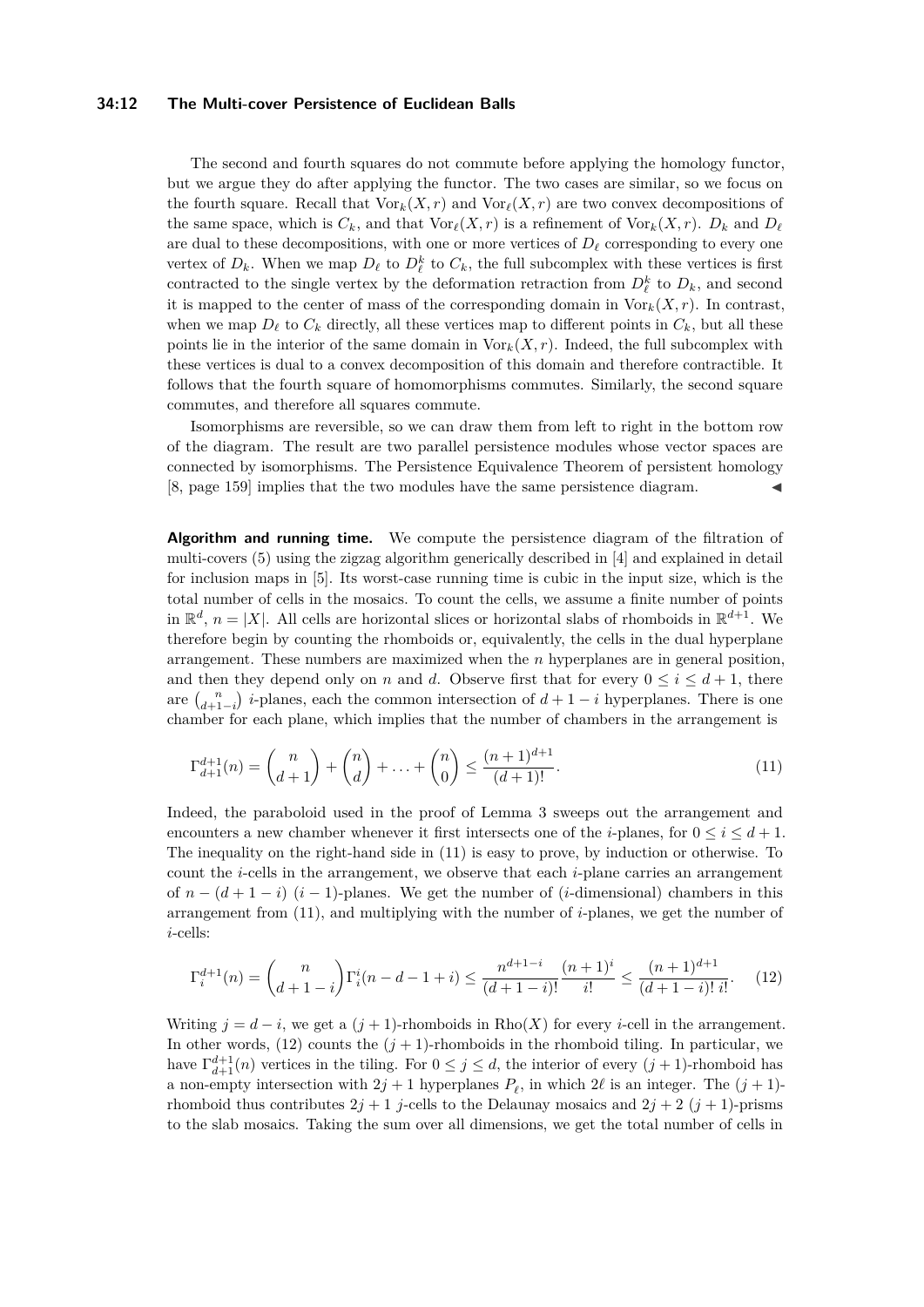the mosaics used in the construction of the zigzag module:

$$
\#\text{cells} = \Gamma_{d+1}^{d+1}(n) + \sum_{j=0}^{d} (4j+3)\Gamma_{d-j}^{d+1}(n) \le \frac{(n+1)^{d+1}}{(d+1)!} + \sum_{i=0}^{d} 4(d+1-i)\frac{(n+1)^{d+1}}{(d+1-i)!i!} \tag{13}
$$

$$
\leq \frac{(n+1)^{d+1}}{(d+1)!} + 4(n+1)^{d+1} \sum_{i=0}^{d} \frac{1}{(d-i)! \, i!} \leq 9(n+1)^{d+1}.\tag{14}
$$

Taking the third power, we get an upper bound for the worst-case running time of the algorithm and thus the main result of this section.

<span id="page-12-1"></span> $\triangleright$  **Theorem 6** (Multi-cover Persistence). Let *X* be a set of *n* points in general position in  $\mathbb{R}^d$ . *For every radius*  $r > 0$ , the persistence diagram of the filtration of multi-covers with radius r *can be computed in worst-case time*  $O(n^{3d+3})$ *.* 

### <span id="page-12-0"></span>**5 Discussion**

The main contribution of this paper is the introduction of the  $(d+1)$ -dimensional rhomboid tiling of a locally finite set of points in  $\mathbb{R}^d$ . It is the underlying framework that facilitates the study of multi-covers with Euclidean balls and the computation of the persistence as we increase the radius or we decrease the depth of the coverage. The latter requires novel adaptations of the standard approach to persistence, which for *n* points in  $\mathbb{R}^d$  lead to an algorithm with worst-case running time  $O(n^{3d+3})$ . This compares favorably to naive solutions and the approach using Čech complexes [\[21\]](#page-13-11), but it is not practical unless *n* and *d* are small. While the time-complexity is too high for the density analysis of large data sets, we see applications in the study of regular or semi-regular configurations that arise in the design and investigation of materials. With some modifications, our results extend to balls with different radii (points with weights); see [\[9\]](#page-13-19), but the implied loss of intuitive appeal prevents us from discussing this generalization. In particular, Theorem [1](#page-2-1) extends, and Theorem [6](#page-12-1) holds without change in this more general setting. There are a number of challenging questions raised by the work reported in this paper.

- Instead of computing the persistence in scale and depth separately, it might be interesting  $\equiv$ to combine both to a concrete setting for 2-parameter persistence [\[18\]](#page-13-20).
- A set of *n* points in  $\mathbb{R}^d$  has some constant times  $n^{d+1}$  ordered three-partitions defined by  $\rightarrow$ spheres. We cannot improve the worst-case time of our persistence in depth algorithm unless we avoid the enumeration of these partitions. Can this be done?

As proved in [\[1\]](#page-13-21), for every locally finite  $X \subseteq \mathbb{R}^d$ , there is a locally finite  $Y \subseteq \mathbb{R}^d$  with real weights such that the (order-1) weighted Voronoi tessellation of *Y* is the order-*k* Voronoi tessellation of *X*. However, growing balls uniformly with centers in *X* and growing them according to the weights with centers in *Y* gives different filtrations of the dual Delaunay mosaic. It would be interesting to quantify this difference by bounding the distance between the two persistence diagrams.